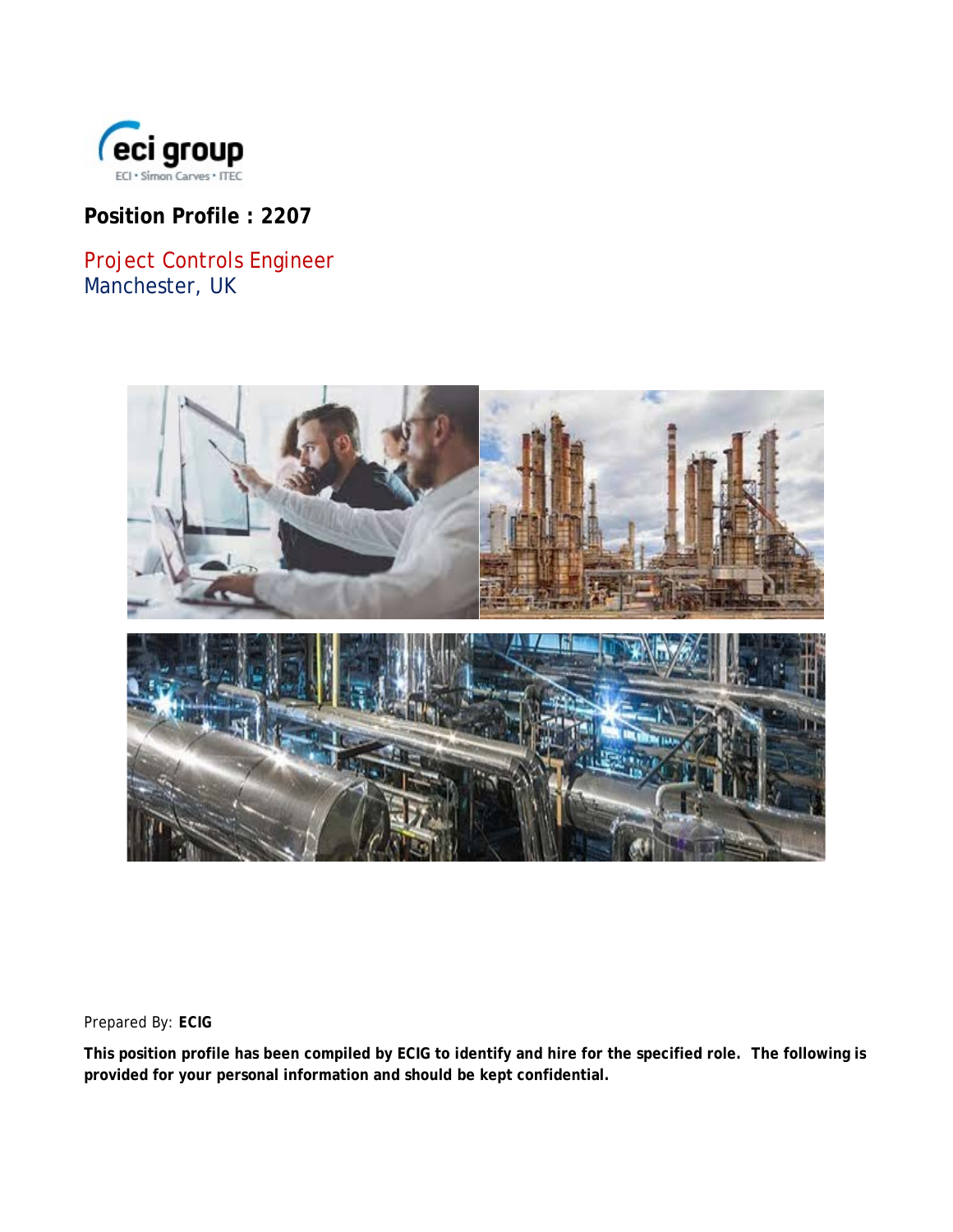### **Project Controls Engineer [2207]**

The world's leading specialist engineering contractor for low-density polyethylene (LDPE) and ethylene vinyl acetate (EVA) projects has an immediate a need for a **Project Controls Engineer** to be responsible for Project Control matters for all projects in the ECI Inc. [Simon Carves Engineering] Manchester office. As the Project Controls Engineer for the office you will be responsible for the implementation of project control systems for all assigned projects and support the development of consistent and robust procedures to efficiently manage and minimize risk to project execution.

**COMPANY INFORMATION: [WEBSITE** <https://ecigrouponline.com/engineering-services/> ]

Founded in 1977 **ECI Group Inc.** [ECIG] provides world-class engineering solutions to clients around the world, with have a long history of **designing and developing industrial facilities and process plants for the production of fuels, chemicals and polymers.** With core technical skills focused around the development and design of a range of processes, we continually embrace new technologies and innovative project methodologies which have contributed to our success in this field. Our full-service offering covers all Engineering discipline including Process, Mechanical (Machinery/Vessels), Piping and Pipe Stressing, Plant Layout, Electrical, Control & Instrumentation, and Civil & Structural. Our engineering services expertise includes:

- Concept Development feasibility, cost estimates, front end design, basic engineering
- $\triangleright$  Detailed Design hazard studies, FEA, DCS/SIS, flare systems, as-built drawings
- Owner's Engineer Project Management, contractor evaluation, due diligence, technical reviews
- $\triangleright$  Safety Critical Engineering SIL/LOPA, relief systems, HAZOP chair, thermal and vibrational stress analysis, design for high pressure / toxic / corrosive service

#### **BENEFITS AND FEATURES**

- $\checkmark$  Pension Plan Benefits with Company Match up to 8% based on Employee Contributions  $\checkmark$  Educational Sponsorships Available
- $\checkmark$  Life Insurance 3 times Base Salary
- $\checkmark$  25 days of annual leave in addition to Bank Holidays
- $\checkmark$  Health Cash Plan
- $\checkmark$  Sick Pav
- $\checkmark$  Private Health Plans Available for eligible staff

### **YOUR ROLE WITH THE COMPANY:**

- This position reports directly to the Global Project Controls & Estimating Lead **Ashish Sarkar.** [https://www.linkedin.com/in/ashish-sarkar-9969716/]
- Appraisal and definition of Corporate Work Breakdown Structure (WBS)
- Identify trends and root causes of deviations against the baseline using lead and lag indicators, effectively reporting any remedial actions in order to drive best value for the client / Contract requirements.
- Coordinate and Lead planning sessions and workshops to compile master project/program schedule baseline, ensuring an achievable duration.
- Stakeholder management ensuring all key stakeholders sign off the baseline and have visibility of regular progress updates.
- Developing internal inter-discipline schedule requirements and external sub-contractors / vendor programs ensuring logical work sequences across all disciplines of the project.
- Coordinating plans, generating reports and pro-actively communicating the schedule requirements to the project team, including chairing / participating in progress meetings.

## **ECI GROUP**

 $\checkmark$  Ability to purchase additional Holidays

 $\checkmark$  Ability to earn flexible days  $\checkmark$  Hybrid Work Schedules

> **FOR MORE INFORMATION CONTACT:** *Kathryn "Kate" Wilhelm, PE Director of Global Recruitment 985 264 6709* kwilhelm@ecigrouponline.com